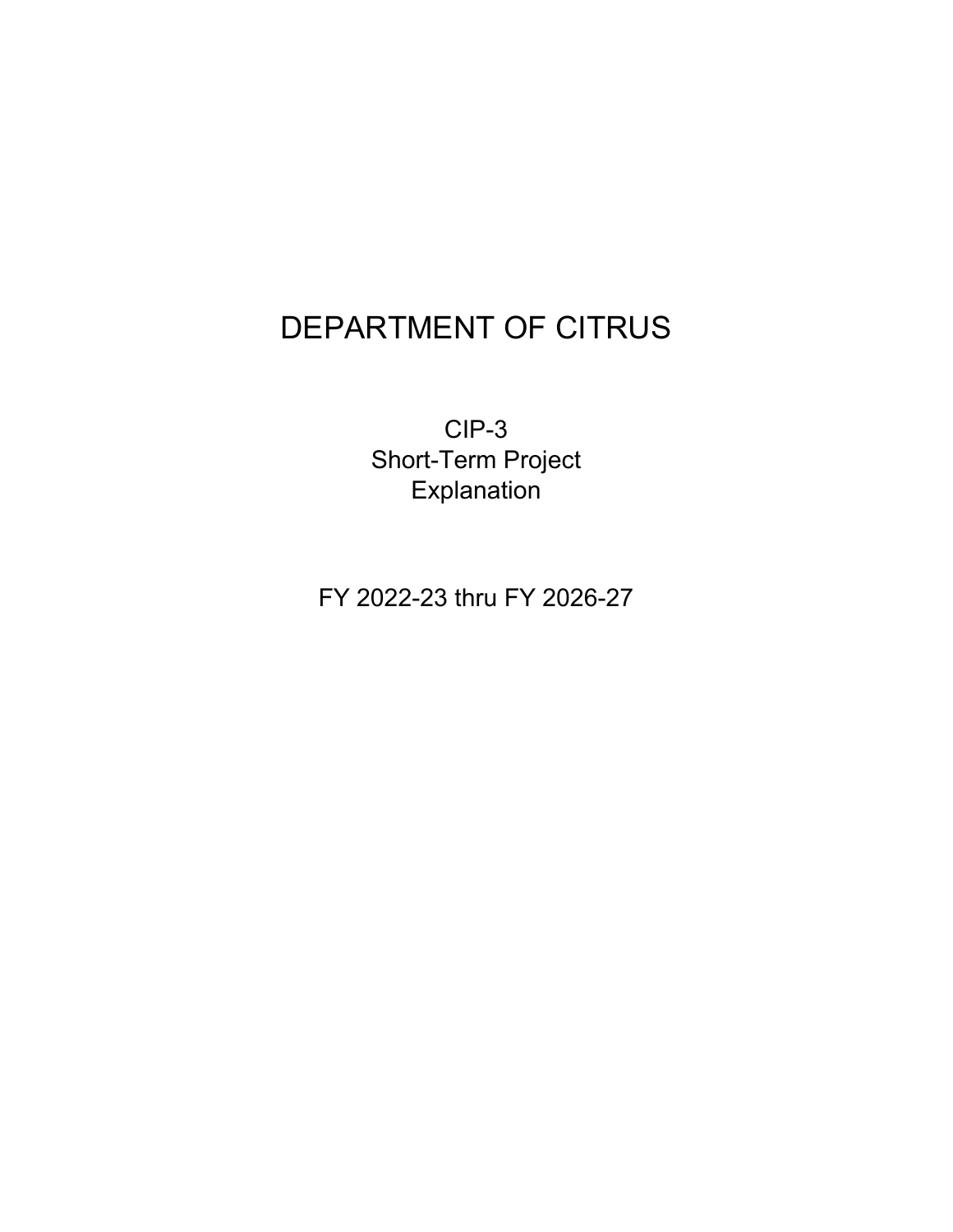## **CIP-3: Short-Term Project Explanation**

| Agency:                                                    | <b>Department of Citrus</b>                    |                                      |                                    | <b>Agency Priority:</b>            |                                                                       | 3                                                                     |                                    |  |  |
|------------------------------------------------------------|------------------------------------------------|--------------------------------------|------------------------------------|------------------------------------|-----------------------------------------------------------------------|-----------------------------------------------------------------------|------------------------------------|--|--|
| <b>Budget Entity and</b><br><b>Budget Entity Code:</b>     | 57020000 Executive Direction                   |                                      |                                    | <b>Project Category:</b>           |                                                                       |                                                                       |                                    |  |  |
| Appropriation<br><b>Category Code:</b>                     | 80956                                          |                                      |                                    | <b>LRPP Narrative Page:</b>        |                                                                       | 11                                                                    |                                    |  |  |
| <b>PROJECT TITLE:</b>                                      | <b>Building A/B Renovation and Remediation</b> |                                      |                                    |                                    |                                                                       |                                                                       |                                    |  |  |
| <b>Statutory Authority:</b>                                | <b>Chapter 601</b>                             |                                      |                                    |                                    |                                                                       |                                                                       |                                    |  |  |
| To be Constructed by:<br>Williamson Dacar Associates, Inc. |                                                | Contract?<br>(Y/N)                   | <b>YES</b>                         | <b>Force Acct.?</b><br>(Y/N)       | NO                                                                    |                                                                       |                                    |  |  |
| Facility<br><b>Type</b>                                    | <b>Service</b><br>Load                         | <b>Planned</b><br><b>Used Factor</b> | <b>User Stations</b><br>Required   | <b>Existing</b><br><b>Stations</b> | <b>New User</b><br><b>Stations</b><br>Required                        | <b>Space</b><br>Factor                                                | <b>Net Area</b><br><b>Required</b> |  |  |
| <b>OF Office Space</b>                                     | 52                                             | 23                                   | 33                                 | $\bf{0}$                           | 33                                                                    | 41.5                                                                  | 2600                               |  |  |
| <b>Geographic Location:</b>                                | 605 East Main Street, Bartow, FL               |                                      |                                    |                                    |                                                                       |                                                                       |                                    |  |  |
| <b>County:</b>                                             | Polk                                           |                                      |                                    |                                    |                                                                       |                                                                       |                                    |  |  |
| Facility<br><b>Type</b>                                    | <b>Net Area</b><br>(square feet)               | <b>Efficiency</b><br>Factor          | <b>Gross Area</b><br>(square feet) | <b>Unit Cost</b>                   | <b>Construction</b><br>Cost                                           | Occupancy<br><b>Date</b>                                              |                                    |  |  |
| <b>OF Office Space</b>                                     | 1,650                                          | 0.62                                 | 2,661                              | \$365                              | \$<br>971,000                                                         | $Jul-24$                                                              |                                    |  |  |
| <b>Schedule of Project Components</b>                      |                                                | FY 2022-23                           | FY 2023-24                         | FY 2024-25                         | FY 2025-26                                                            | FY 2026-27                                                            |                                    |  |  |
| <b>1. Basic Construction Costs</b>                         |                                                | \$                                   | \$                                 | \$                                 | \$                                                                    | \$                                                                    |                                    |  |  |
| a. Construction Cost                                       |                                                | 971,000                              |                                    |                                    |                                                                       |                                                                       |                                    |  |  |
| b. Permits, Inspections,                                   |                                                |                                      |                                    |                                    |                                                                       |                                                                       |                                    |  |  |
| <b>Impact Fees</b><br>c. Communication requirements        |                                                |                                      |                                    |                                    |                                                                       |                                                                       |                                    |  |  |
| (conduits, wiring, etc.)                                   |                                                |                                      |                                    |                                    |                                                                       |                                                                       |                                    |  |  |
| d. Utilities outside building                              |                                                |                                      |                                    |                                    |                                                                       |                                                                       |                                    |  |  |
| e. Site Development                                        |                                                |                                      |                                    |                                    |                                                                       |                                                                       |                                    |  |  |
| (roads, paving, etc.)                                      |                                                |                                      |                                    |                                    |                                                                       |                                                                       |                                    |  |  |
| f. Energy efficient                                        |                                                |                                      |                                    |                                    |                                                                       |                                                                       |                                    |  |  |
| equipment<br>g. Art allowance                              |                                                |                                      |                                    |                                    |                                                                       |                                                                       |                                    |  |  |
| (Section 255.043, Florida Statutes)                        |                                                |                                      |                                    |                                    |                                                                       |                                                                       |                                    |  |  |
| h. Other                                                   |                                                |                                      |                                    |                                    |                                                                       |                                                                       |                                    |  |  |
| Subtotal:                                                  |                                                | \$<br>971,000                        | $\mathbb{S}$                       | \$                                 | $\mathbb{S}% _{t}\left( t\right) \equiv\mathbb{S}_{t}\left( t\right)$ | $\mathbb{S}% _{t}\left( t\right) \equiv\mathbb{S}_{t}\left( t\right)$ |                                    |  |  |

*Office of Policy and Budget - June 2021*